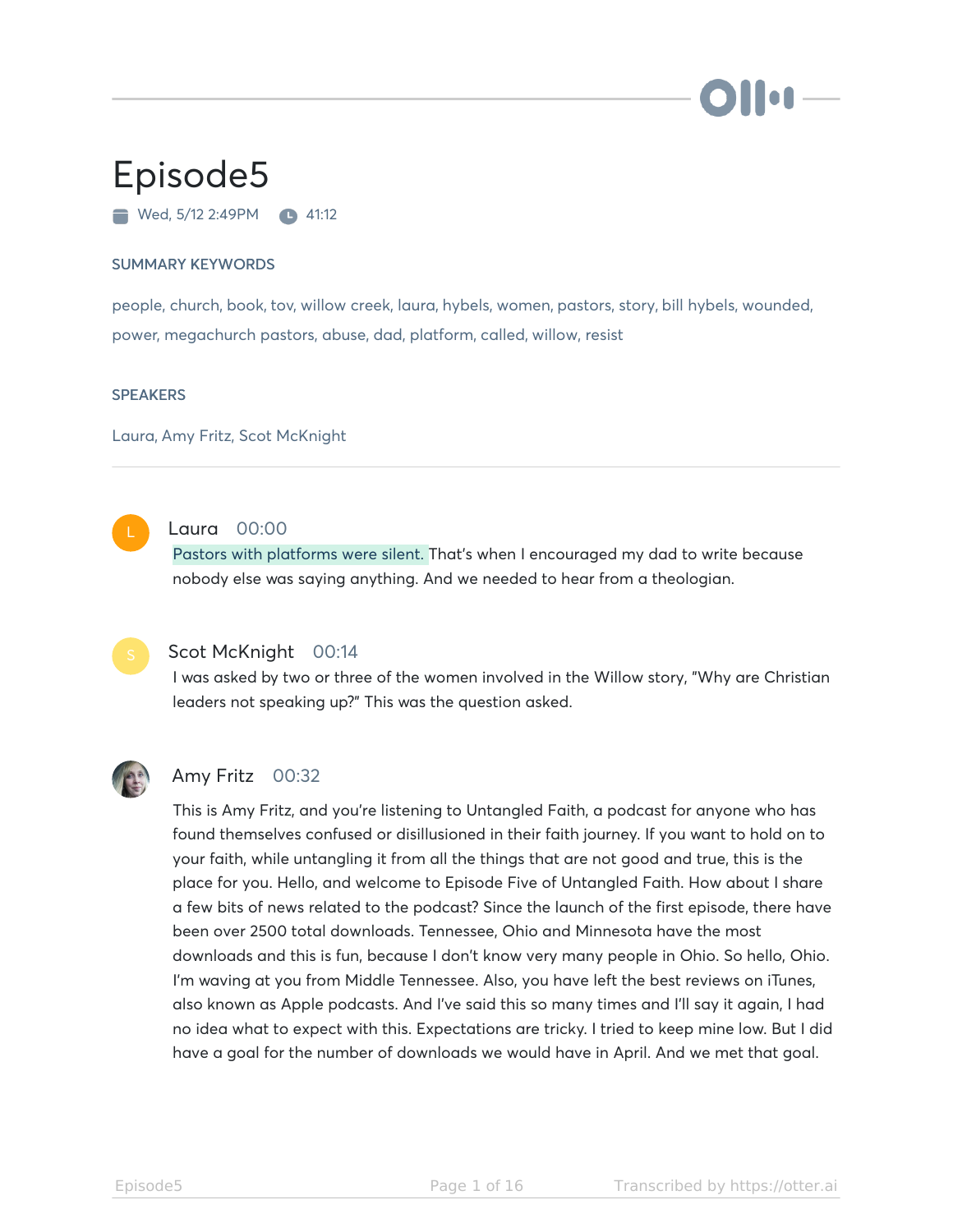And I want to say that the biggest smile last week came from a tweet from Emily Snook. She called the podcast anti gaslighting. I'm going to update my social media to include that phrase. Thank you, Emily. Over the last four episodes I have shared stories of people I have referred to as wounded resisters. That's a term I first found in the book, A Church Called Tov by Scot McKnight and Laura Barringer. Today I get to share with you my interview with Scotand Laura. Scot is a professor of New Testament at Northern Seminary. He's the author of more than 80 books, and he's a regular contributor to Christianity Today. Laura teaches primary grade students and she is the co author of Sharing God's Love: The Jesus Creed for Children. Scot is Laura's father and he shares in our conversation, how Laura pestered him into writing this book. Before we join the interview, I want to offer a primer of sorts, in case you aren't familiar with the events that led up to this book ever being considered. We're going to wind the clock back three years. In March of 2018, the Chicago Tribune published a bombshell article detailing sexual abuse allegations spanning decades against Bill Hybels, the founding and then senior pastor of Willow Creek Community Church, the Tribune stated that the elders gave them a statement indicating that they had looked into allegations and they had found no misconduct. Hybels had this to say to the Tribune: "This has been a calculated and continual attack on our elders, and on me for four long years. It's time that gets identified. I want to speak to all the people around the country that have been misled for the past four years and tell them in my voice in as strong a voice as you'll allow me that the charges against me are false. There ,still, to this day, is not evidence of misconduct on my part." A couple of weeks later, in early April, it was clear the allegations weren't going away, and under pressure from the many who are questioning Hybels, Hybels announced his resignation in a meeting with the congregation at Willow Creek. Sara Pulliam Bailey, in her article for The Washington Post on April 11 2018, reported this about Bill Hybels: "He said that while most of the members of Willow Creek accepted the church's findings of investigations, some of the Christian community continued to be confused and conflicted. The decision, he said, was his with the approval of the church's elders. Hybels also said that he placed himself in situations that would be far wiser to avoid, that he was naive, and he committed to never putting himself in similar situations again. At the end of his address to the congregation, he was given a standing ovation and the Hybels family was prayed over and ushered out the back door. 10 days later in an article for Christianity Today Bob Smietana reported this: "So far, at least seven women have accused Hybels of improper conduct and abuse of power. They include the first woman teaching pastor at Willow Creek, a former worship leader, several former staffers, two church members, and the head of a prominent evangelical publisher. One other woman accused him of an affair, then recanted that claim." Okay, this is a lot, but I hope you're seeing the big picture. Serious allegations had been revealed to the elders and Hybels and the church leadership denied any wrongdoing, even while the evidence was mounting against them. At this point, though, Hybels had resigned, the remaining church leadership had yet to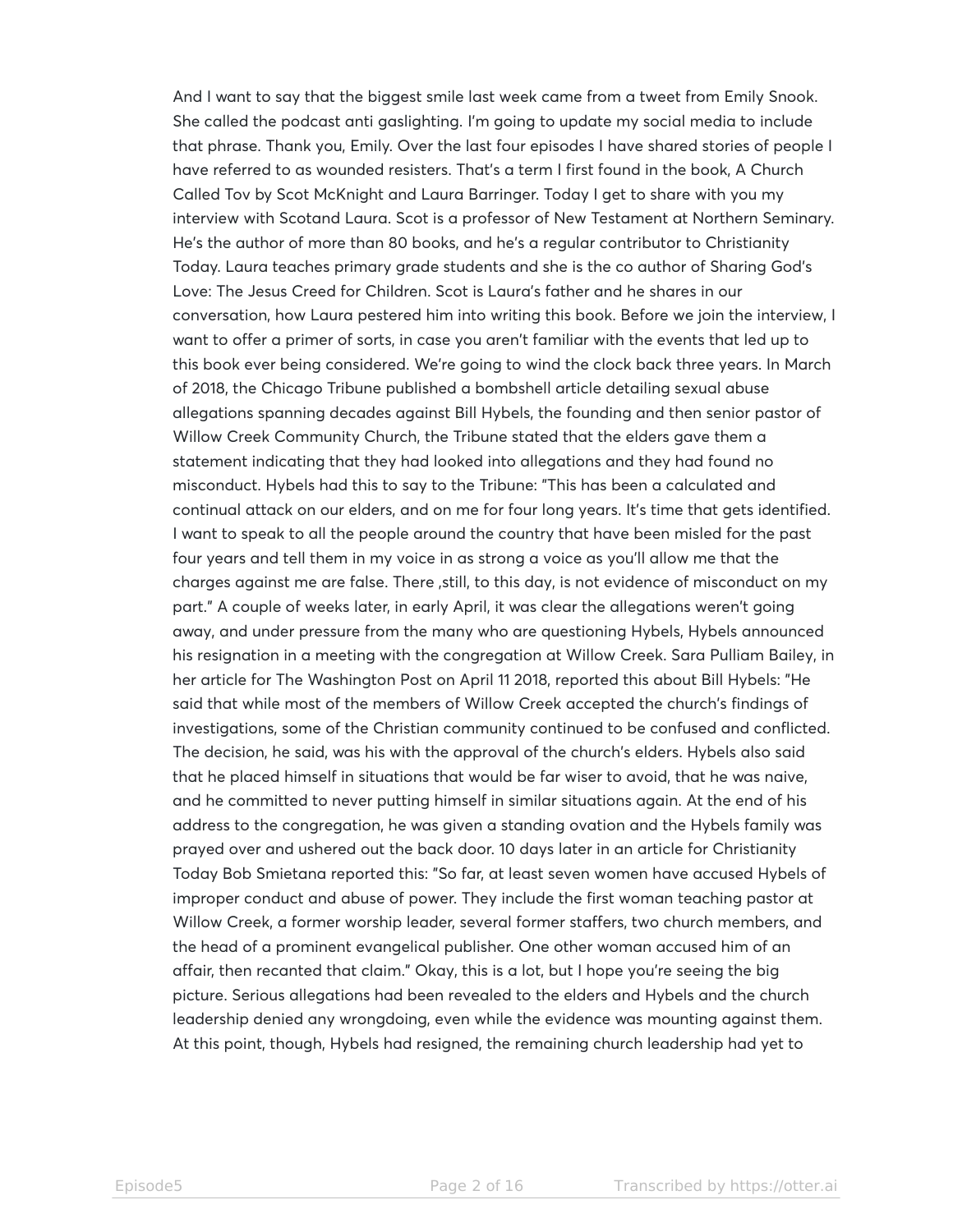fully deal with the allegations. They'd backed themselves into a corner by coming out swinging when the first reports went public. More than three months later, Scott McKnight decided he was done waiting for someone to speak out on behalf of the victims. It was a powerful statement that I'll link in the show notes, but he wrapped it up with this statement that summarized his concerns. "What I do know is this, Bill Hybels and Willow Creek leadership have undone 40 years of trust for many. A church that has stood valiantly for women in ministry, that has always stood for Christian grace and truth and forgiveness for repentance, that has supported metoo in various places, that then responds to women as they did with these women, unravels the thread Willow has woven for four decades. Many of us are asking why Bill Hybels and Willow Creek pastors and elders slandered the women, calling them liars and colluders and still refuse to offer them apologies. Willow is being undone as we watch and the pastors and elders are at the center of the unraveling. Two years later, Scott McKnight and Laura Barringer released a book based, in part, on what they had observed from this situation at Willow Creek. Their book is called A Church Called Tov: Forming a Goodness Culture that Resists Abuses of Power and Promotes healing. If you're wondering what Tov means, I've got you. Tov is the Hebrew word for good. You'll hear it mentioned several times in this interview. Finally, without further ado, here's my conversation with Scot McKnight and Laura Barringer. Good to see you,



#### Laura 07:29

You too. I know in the flesh, I've seen you on Twitter a lot. Yes.



#### Scot McKnight 07:35

It's good to meet you, Amy.



#### Amy Fritz 07:37

It's good to meet you too. I would love to hear the story of where your book came from. The birth story of your book, A Church Called Tov.



#### Laura 07:51

We never anticipated writing a book. I wanted my dad to blog about the Willow Creek situation, because it was very personal to us. We would hear something come out of the Willow Creek leadership and my husband and I would call my dad, we had so many conversations, Mark, my husband, my mom and my dad, about Willow Creek and what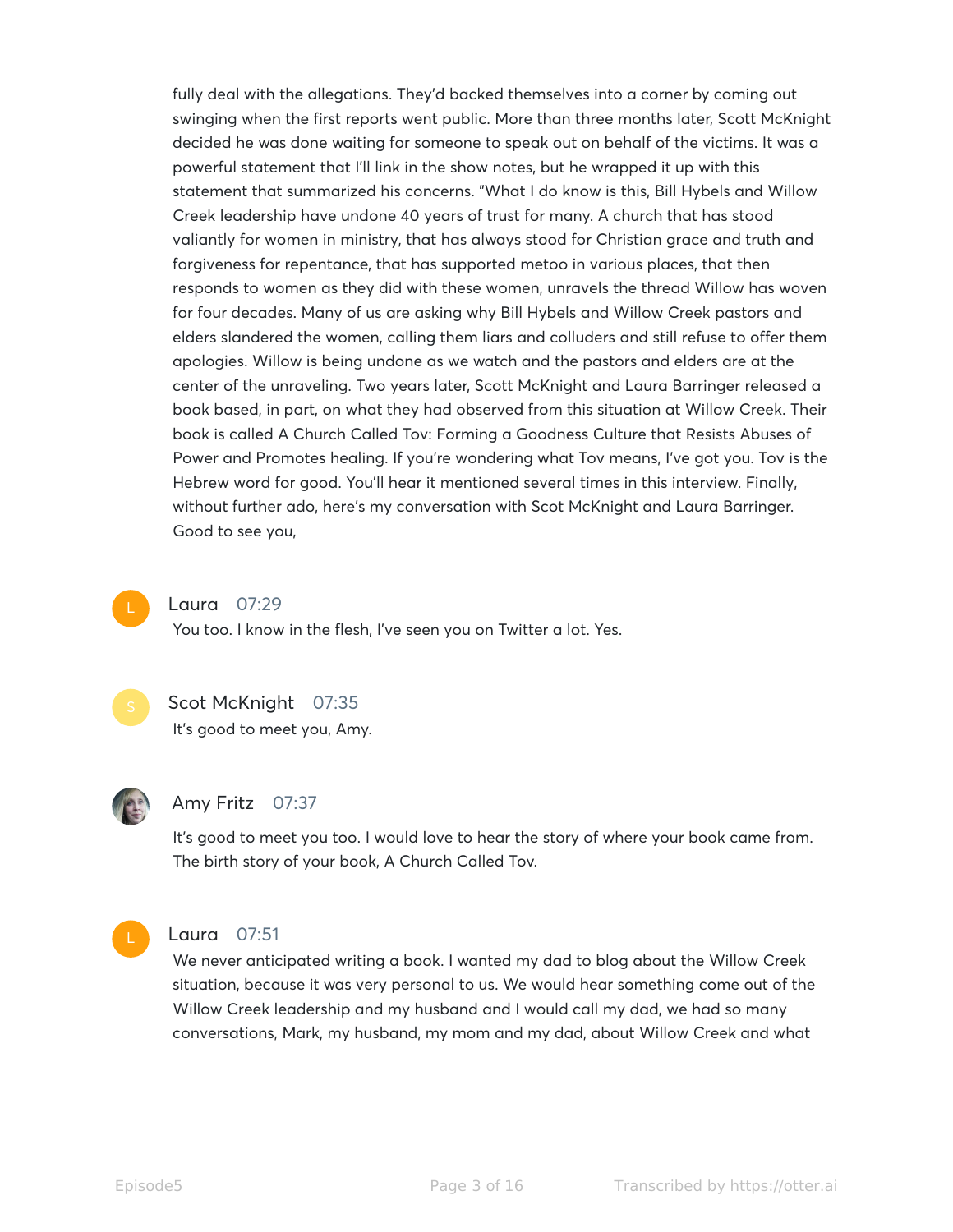they were saying and how they were treating the women. And then my dad would explain the proper use of Scripture and how Willow Creek wasn't using it correctly. This journey started for us with me encouraging him to blog, and he didn't want to get involved at first, because we knew a lot of the players on the other side as well. But it turned it turned out that nobody was really saying anything. And I felt like my dad had something to say that all of us needed to hear not just Mark and Me. And from that the book came much later. And it wasn't even something that I saw myself involved in. I encouraged my dad to write the book. He had been contacted by a publisher to write a book about Willow Creek and he didn't want to do that. But then he can tell you the story of how he finally agreed to write more.

#### Scot McKnight 09:02

Amy, I often call Laura was a pest about this. She kept pushing and asking questions. And and I had no desire to write about Willow Creek. I mean, even though I was offered a well, I was approached by a publisher about it. And I said, No, I don't want to write about Willow Creek. I'm not a church historian and they're not going to give me access to their records that I would need. So I'm enough I know enough to know that that's not my world. But Laura and Mark and I and Chris continued to talk. Ideas started percolating. And then I was in an airport, waiting had an airplane delay and I sat down and I wrote for a while trying to put together all the things that Laura and Mark and I and Kris had talked about, and it turned out to be I thought it was pretty decent. This kind of puts stuff together that we've been talking about. And that was I believe in April. of 2018. And then we continue to talk a little bit. But I took students in May or in June, it was June, to Turkey and Greece as a tour and Italy, I guess it was Italy too. And when we got back toward the end of middle of June, I, I called Laura and asked what was going on at Willow Creek. She said nothing. And I thought, oh, they're just delaying. They're hoping to wear down the women and the allegations. They hope they'll go away. I said, "Okay, I'm gonna do something then. I think this is wrong, that they have not treated the women properly. And they have not owned up to their responsibility here." And this was Bill had already resigned. But I thought Willow is not taking, taking responsibility. So I put out a blog post. And that blog post went viral, it went right to Willow Creek, and I was told by a dozen different people at Willow Creek that they read it, and it shocked them. And it created conversation throughout the whole building. And then we just kind of sat back and then a New York Times story came on, and boom, it was over. And the whole thing blew up. The women were right, they told the story. They were right. We said from the beginning, we believe the women. Then I read a book on German to German pastors response to the Holocaust, I started seeing parallels. So I started taking notes. And I just, it wasn't till the next December. We were with Laura and Mark, Chris and I were. And I said, I have the outline of something interesting for a book. And it was at that point that we started talking. And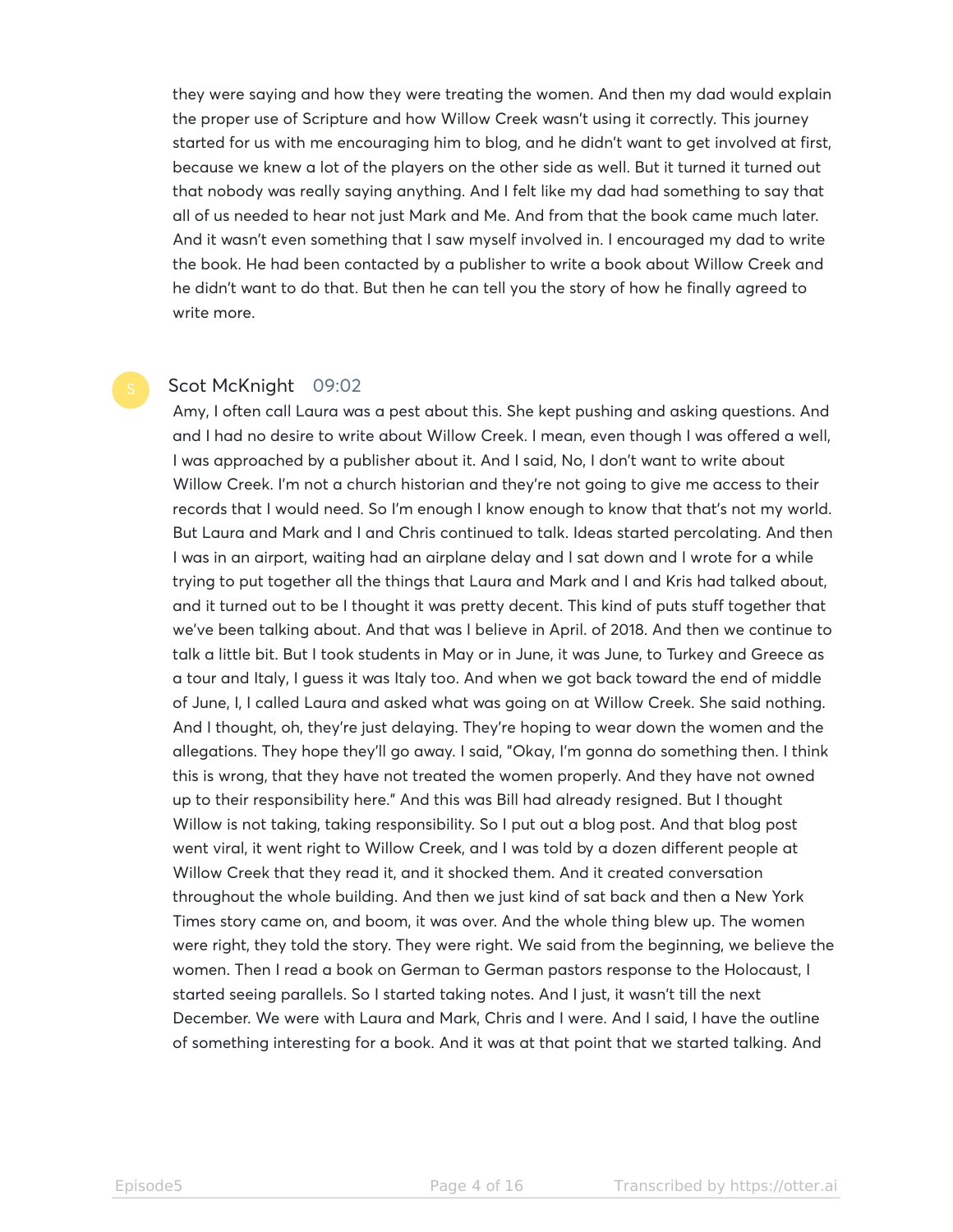we still didn't have a good idea for the book. But we were getting closer. And I knew I wanted to be redemptive. And then eventually, we landed on the idea of Tov, the Hebrew word for good, and goodness. And so we wanted to work it off from that angle. And Amy, you're right. We have heard one story after another. It's all It's not every day. But I often tell people between two and five stories a week come to us,



Laura 12:16 including yours.



#### Scot McKnight 12:17

Yeah, that's right. And it's and it's and that's not including the stories that we find on the internet. That's people that have talked to us.



#### Amy Fritz 12:26

It's such a gift to people to feel like there's somebody that will believe them. Yes. And particularly if you've been hurt by somebody that has power, who is going to believe you? And Scott, I can believe that Willow Creek was shocked because it's so rare to hear somebody speak up publicly against somebody, especially since you have your own public, you know, platform, you had already published some books. A lot of times, there's like this bro code. among leaders and pastors, they just don't want to get involved.

#### Laura 13:01

Nobody was saying anything. I thought this is going to be the end of the story that Willow Creek has slandered the women and it never gets corrected and the end of it. That was something that really bothered me. And I'm certain it bothered the women too, is that pastors with platforms were silent. They still are silent. They haven't said anything in support of the victims or acknowledging that what Bill Hybels did was sinful. I just we couldn't believe nobody was saying anything. That's when I encouraged my dad to write because nobody else was saying anything. And we needed to hear from a theologian who knew the Bible. And who could say, No, no, no, they're not using Matthew 18. correctly. This is actually the verse that they should be looking at. Like I said, I just felt like, this is going to be the end of the story. It's it's wrong. We can't let it be there.

### Scot McKnight 13:54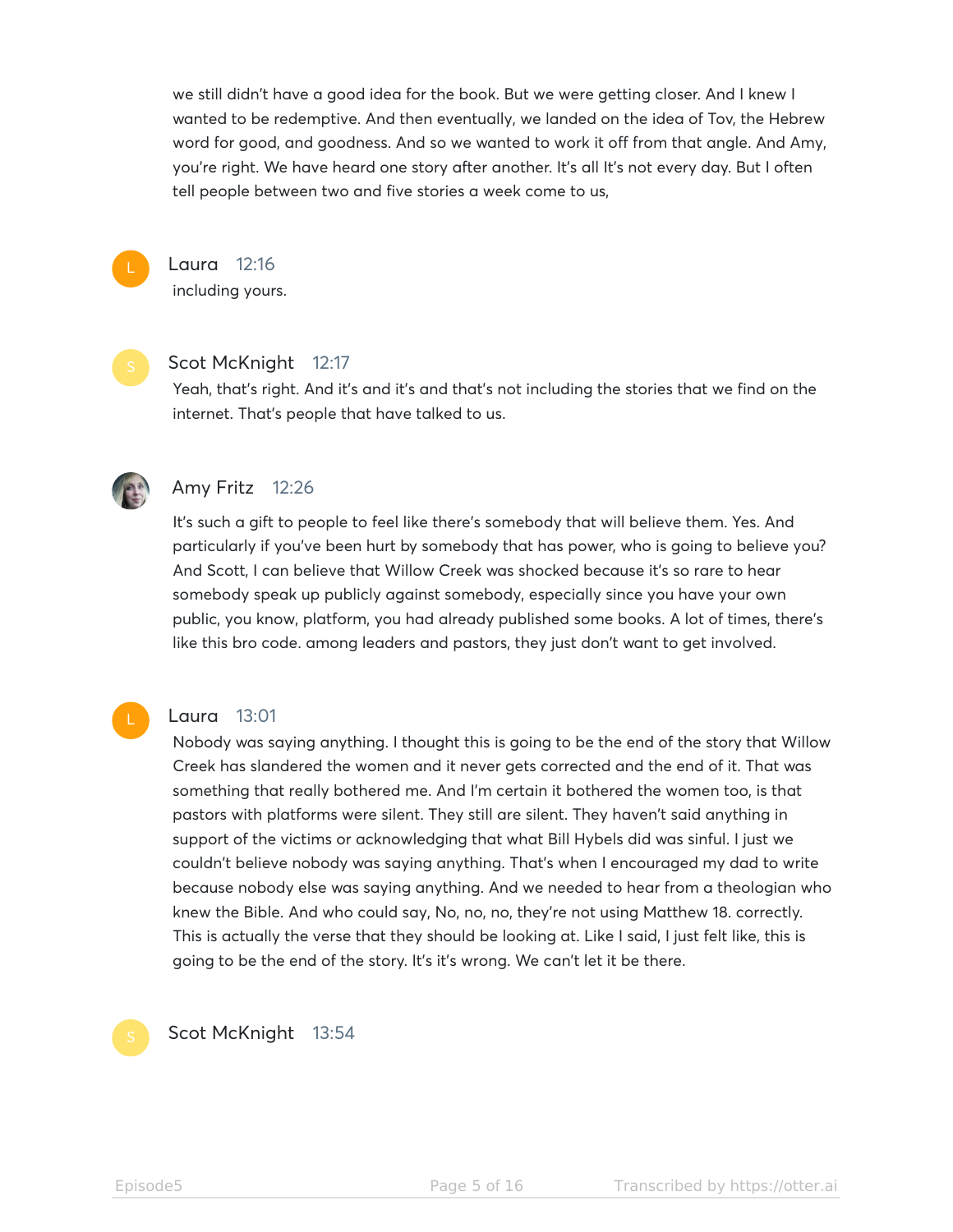I was asked by two or three of the women involved in the Willow story, that's not mentioning others, "Why are Christian leaders not speaking up?" This was the question as



#### Amy Fritz 14:07

I was just going to ask you that question. Why the silence? Why do you think

#### Scot McKnight 14:12

Amy? That's a good question. And I've thought about it. But I mean, you know, let's just take some of these megachurch pastors that you know, I know. And I know some of them. If I had to ask them why they're not talking. They may have told me but it's pretty obvious. Number one, they have gotten to where they are by learning, the gentle art of rhetoric and political speech, to stay out of trouble. You know, these are generally not very many of these megachurch pastors weighed in even to partisan politics. They don't tell people who they vote for. They've learned to stay out. They all would have said, "I don't know all that took place" etc. They also know from experience that there's always more than one side to a story. They've been involved with situations in their churches. All of them have, almost all have faced something like this, maybe, you know, not the major leaders, but someone in their church has had allegations brought against them. And they know it was complex. They didn't know enough, they've learned to stay out of trouble. So they just went silent. I would be willing to bet that 50% of them wrote letters to Bill Hybels, emailed and texted him and said, "We're really sorry about what's happening. We support you. What can we do? "I mean, I would guess, I don't know. I they're not I haven't asked, but they're there. When you call it a bro code, there's some about that with these major megachurch pastors, they know one another. They know how difficult it is to be such a public figure in our world with social media blasting away at them. They tend to protect one another and stay away. The other side of it is of course, well there is the side of publication. If they start weighing in on all these things, they could lose opportunity to speak on the platform at Willow Creek or Let's stay where CJ MAHANEY is or where James McDonald is, you know, they would lose those platforms. These are people we mentioned in the book,



#### Amy Fritz 16:23

like the Gospel Coalition, you're going to lose that opportunity and that whole network or the Global Leadership Summit, you're not going to be asked to speak there, or Dave Ramsey's Entre Leadership Summit,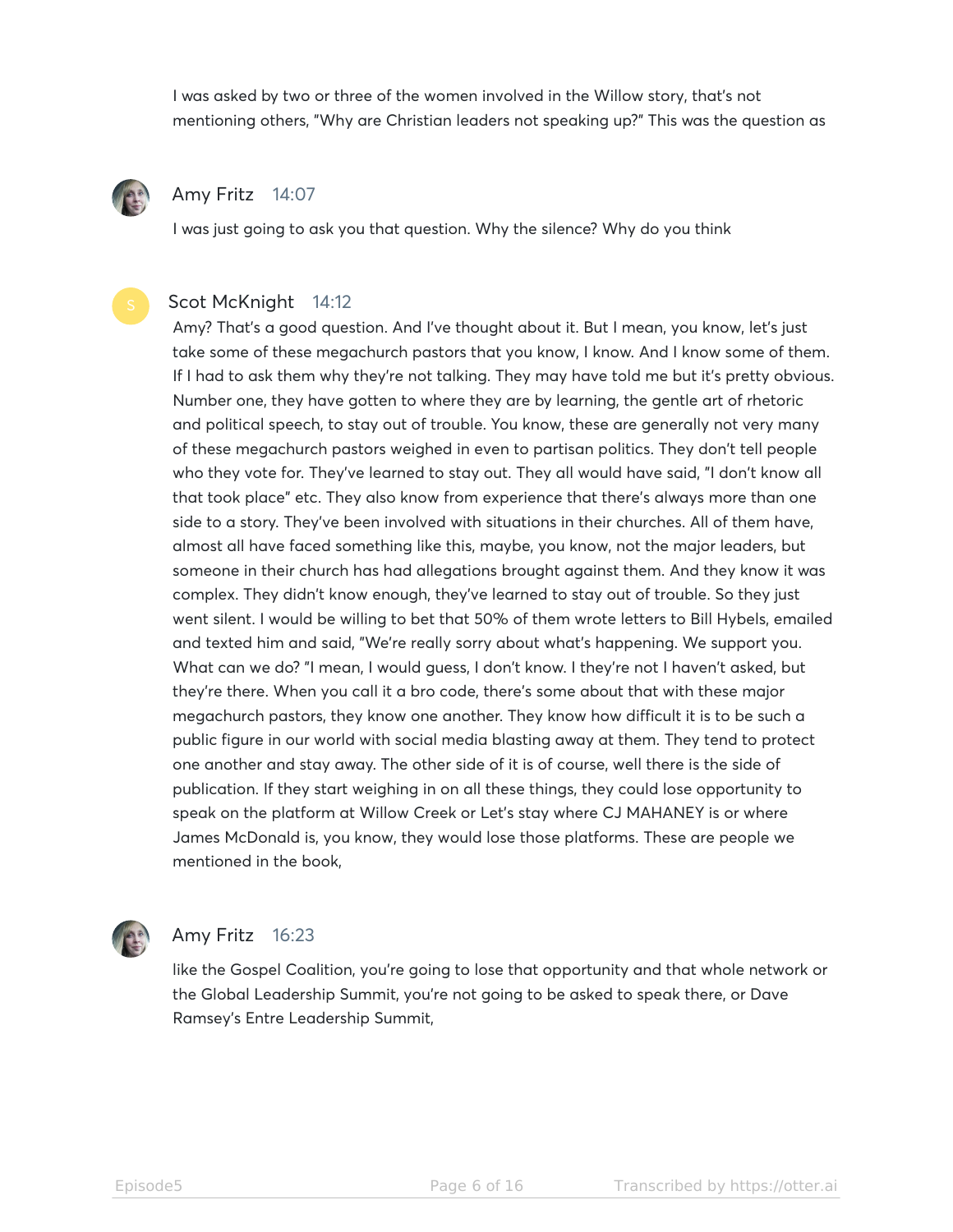

### 16:37

probably some of them thought Bill, believed Bill, or they believe McDonald or they believe CJ Mahaney, and they thought the women were wrong. We know that some people refuse to believe the stories of women. That's part of the story that that is the dynamic here. And it is. This is why this is very important to us. That the chapter on false narratives is. Silence here becomes a form of deception. It's a form of not telling the truth. When you don't tell the truth. Another story occupies that space. And it's not the true story.



#### Laura 17:15

And it's very wounding for the victims. We've heard them say, "Where are the pastors? Why aren't they speaking out for us?" They expected it and it didn't happen.



#### Amy Fritz 17:26

Laura, I am. So I'm thrilled that you are involved in this whole thing, because it seems to fit with a theme of what I've seen with addressing spiritual abuse. And I talked to Kate Shellnut who works for Christianity Today. And she said that she had noticed something. She says the women are really leading the way in discerning spiritual abuse. So Scott, when you talk about all these conversations you've had, you include your wife's name. And Laura, you and your husband are in these conversations. I think there's some wisdom and nuance that just comes from including all of those voices.

#### Laura 18:08

I didn't have a platform. My mom didn't have a platform. My husband didn't have a platform, but my dad did. I didn't know the terminology. At the time, I didn't know that it was things that were happening were spiritual abuse. I didn't I hadn't read Diane Langberg yet. I just knew in my spirit, that it felt wrong. By "it" I mean, the language that was coming out of the Willow Creek leadership. It felt I couldn't let it go. And my husband would probably say you're obsessed, but I couldn't. It just, there was something in my soul that would not let it go. I said it at the beginning, I felt like this cannot be the end of the story. We just kept encouraging my dad to write because, like I said, we didn't have a platform, but he did. And he was willing, eventually to use it. And I agree. I've noticed that too, that a lot of women are leading the charge.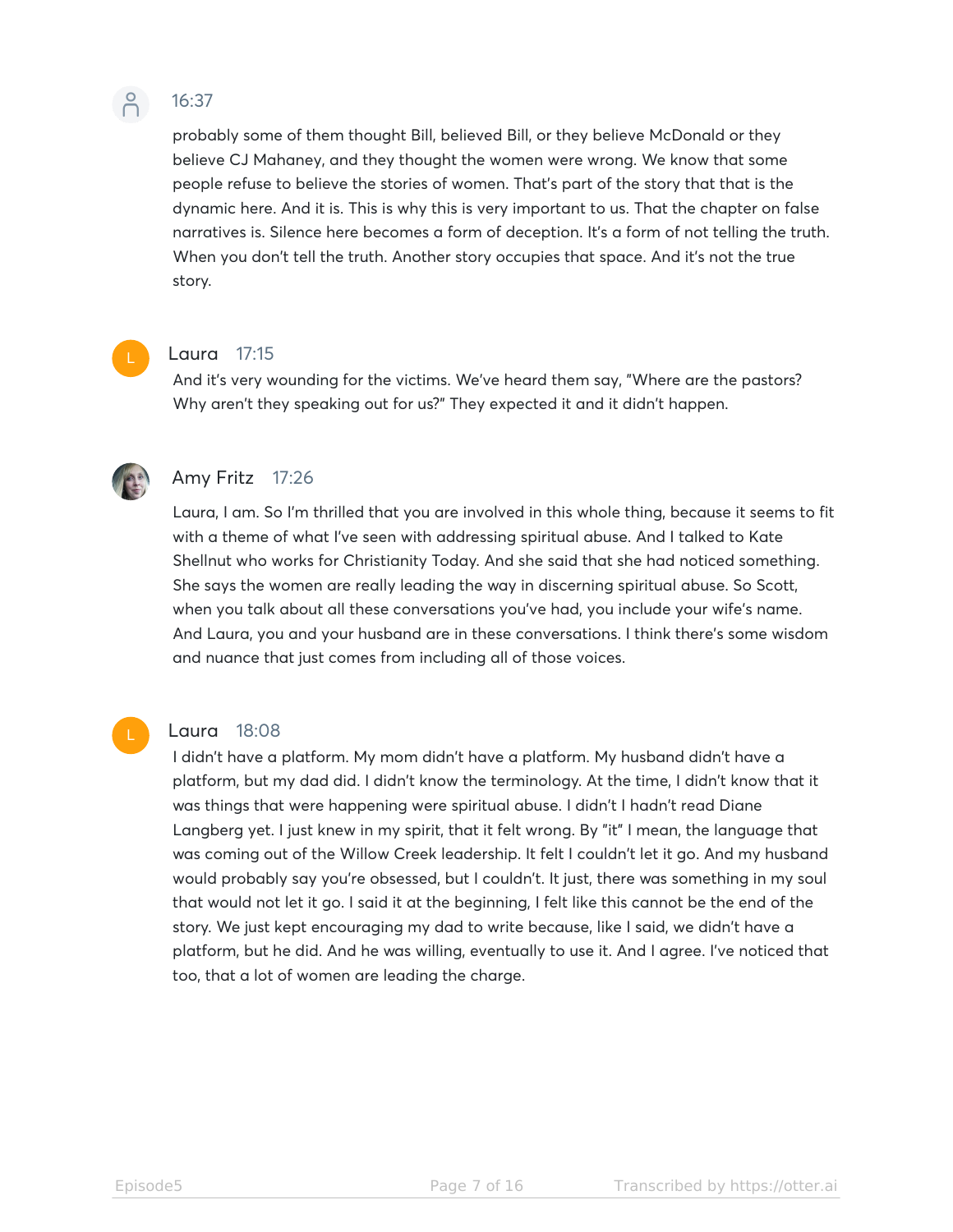#### Scot McKnight 19:03

Oh, women are the ones who are most often taken advantage of. Let me just put it that way. I mean, I'm not even talking sexual abuse. They women in our society don't have the power. They're not in positions of power to resist. And males can power up on women easier than men. And you know, I understand that in in powerful workplaces a president or CEO or whatever you want to call, pastor, they can power up over all other males pretty easily too. But women are particularly powerless in our culture are more powerless. They're more powerful than they were. They're there. They're powerless in many situations. And so they are taken advantage of in power structures. And in physical structures. Women have to are the ones who have experienced this. I have, I have some pretty courageous students, women students. They do not hesitate to speak up. Now, of course, this is they're in a safe place, they're in my classroom, or they're in our school, and they can say what they want. A lot of times the men will just shut up, because they have a voice, and they get to talk. But, you know, I have to say that I have women who were abused sexually, and with power. And when they see it, they recognize it, and they speak up. So they've they've had the experience, I've had men do the same thing. I've had, I had an unbelievable story of a student who suffered horrible power abuse at his church, male student, but I would say nine out of 10 of the stories I hear are from women who were sexually or sexually abused or abused with power.



#### Amy Fritz 20:58

Yeah, I love, and so many people resonate with this, that term, "wounded resisters", and how you have created a gift for them. And I would love to hear where that term came from, what is a wounded resister?



#### Laura 21:12

Well, I can tell you what it is. We'll probably argue about who invented it.



## Scot McKnight 21:17

I did. I invented it.



#### Laura 21:19

We both have a heart for those who are resisting abuse in powerful systems. I hope I'm not I don't I'm not trying to sound overly dramatic. But we found God there in the heart of fighting for truth, thinking of our friend Carrie in the Willow Creek story. She's a hero of my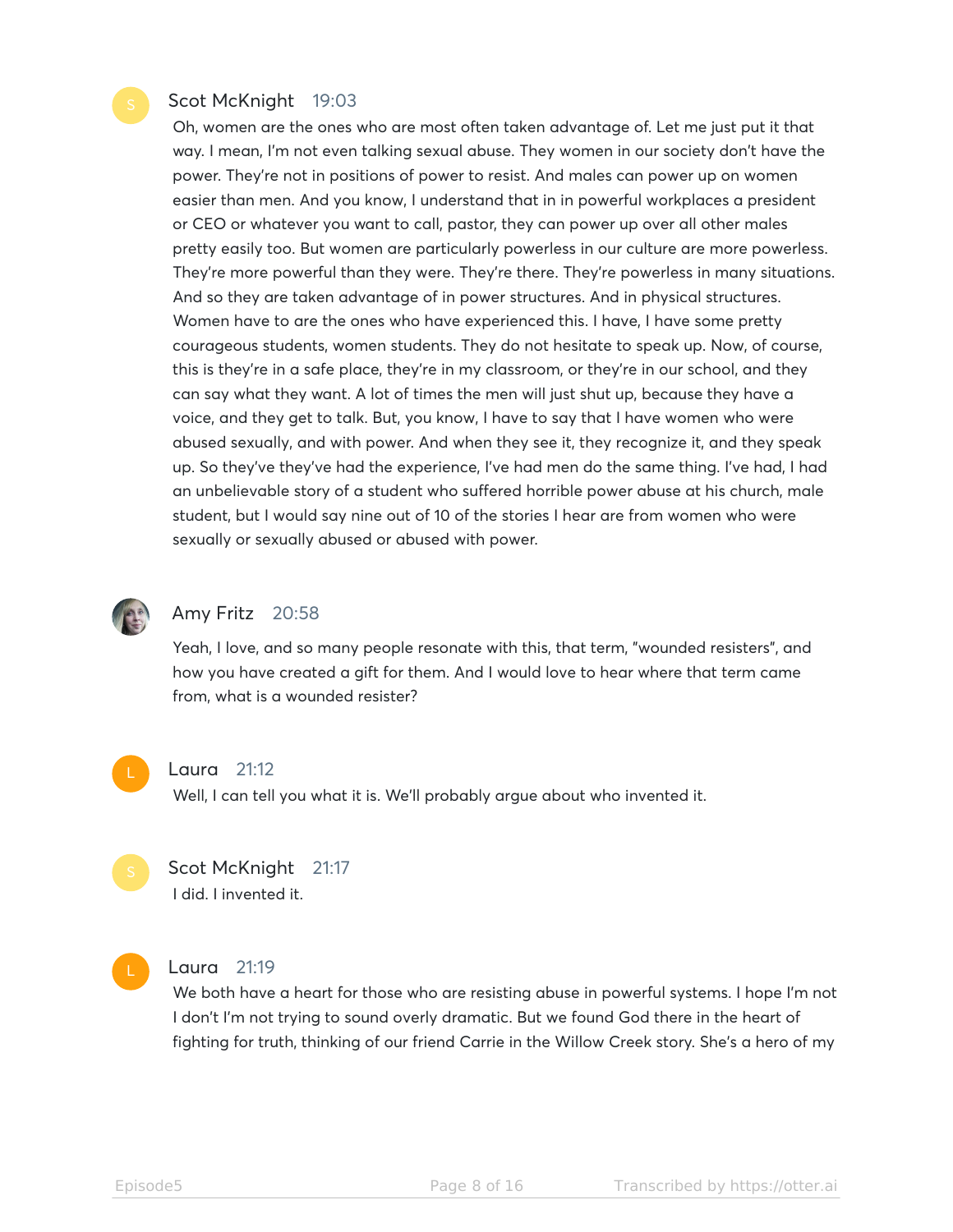faith, she refused to back down. She stood for truth, from the beginning to the end. Steve Carter's another name, those resisters are the ones that, for us, are heroes. They are the ones that are ushered in light and hope and truth and Tov. Dad, I'm pretty sure that it was my idea: the wounded resistors.

#### Scot McKnight 22:11

But I'm pretty sure that I typed it in for the dedication. But wounded has two meanings here. Wounded means people who were wounded by church people, because we're mostly concerned here with church people. But we are aware of people who are wounded in Christian institutions or just in businesses, with Christian leaders who claim that they're operating by Christian principles. So they were wounded by these leaders. And then, by resisting, they got wounded again, over and over and over re traumatized in their trauma by people. Like Vonda Dyer, or Carrie, or any of these women that we've talked about, when they came forward, they got pounded by people in power, who had huge platforms, and used their platforms against those people claiming to do what was right and godly. And what they were doing is just inflicting intentional damage. And gaslighting these women are or people who, who they were wounding. The wounded resister has been wounded, who has the courage to resist which is difficult to begin with. And then when they resist, they get rewounded over and over.

#### Laura 23:32

We've heard over and again how that term has been really meaningful for a number of people. It's meaningful for us too. Like my dad said, it takes courage to resist, then on top of it to be wounded in the process of resisting, is heroic. So



#### Scot McKnight 23:50

there was a tweet this week, somebody took a picture of that page, the dedication page and said, "This stopped my breath."



#### Amy Fritz 24:00

Did you know when you came across that term? whomever invented it, Laura? Did you think, Oh, this is it?



#### Laura 24:08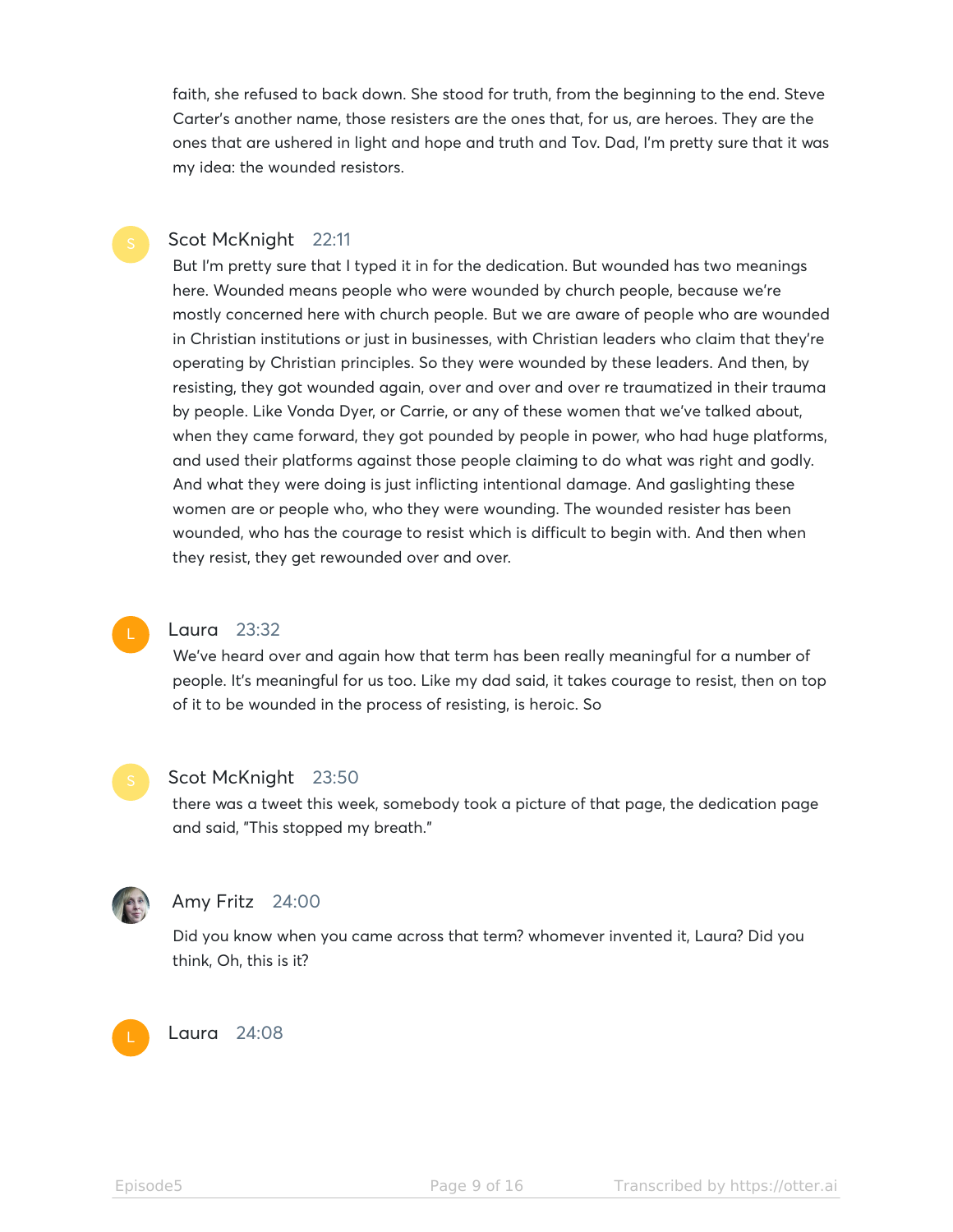Yeah, yeah. Because it was, I believe we use the term "resisters" often in the book, or we did at one point, maybe the publisher took it out. But there's resistors resistance. I'm reading a book right now about World War Two. the resisters are the courageous ones. Dad, for those of you listening, my dad just typed in the chat that he created the expression, but we use the term resisters a lot in the book. The wounded part, I believe was initially connected to the heroic women of Willow for Vonda Dyer, Betty Schmidt, and all those that we haven't named.



#### Scot McKnight 24:47

Nancy Beach. Nancy Ortberg



### Amy Fritz 24:49

Yeah. And I know that there are people that have watched these things unfold and thought, Oh, this is how people react when you tell your story? Huh. And they are thinking, they're thinking, "Is it gonna be worth it for me to tell mine?"



#### Laura 25:06

That's why many people don't come forward. We had a meeting with some of the Ravi Zacharias folks before that story broke. Some of the inside, they were working for the organization at the time. And I remember we, my dad, and I texted ahead of time before our meeting with them. "These are these are resisters." They haven't been wounded yet. But there's a high likelihood that they will be



#### Amy Fritz 25:29

Yeah, yeah, I can't imagine the bravery. And it's costing them a lot to resist. So I mean, their livelihoods. I totally understand that betrayal blindness that people have been talking about, because our brains sort of shut down and say, "I can't see that. It costs too much.



#### Laura 25:48

Amy, It happened to you with the Dave Ramsey story. You're You're also a wounded resister.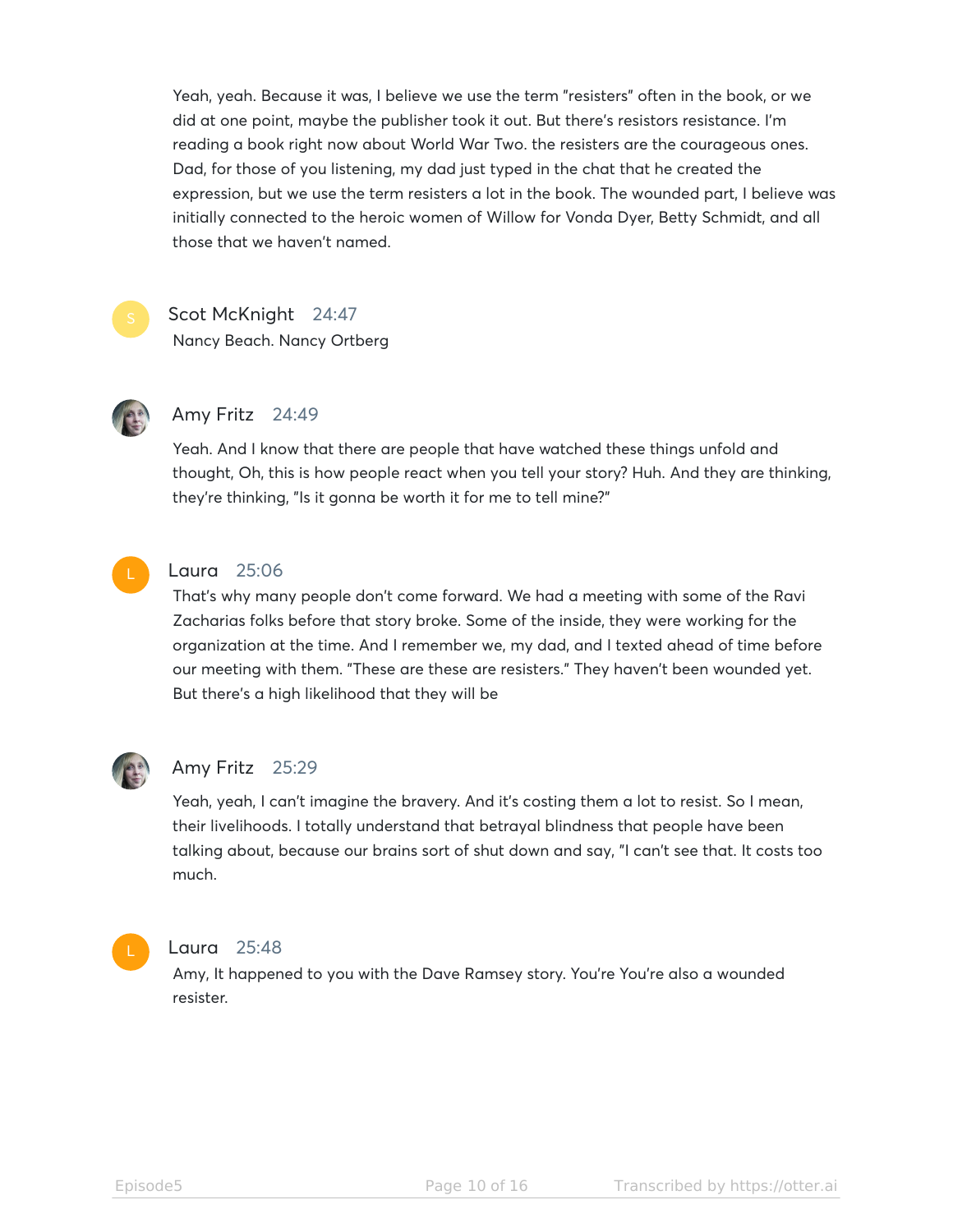

#### Amy Fritz 25:54

Yeah, well, I feel like I wonder if there's something magical about a couple years of space and being able to tell a little. Mary DeMuth, I don't know where she came up with this, or if she coined it, but she said, being able to tell your story, "an untold story doesn't heal." And she talks about being able to tell it, there's just something about getting it out there, that gives some relief, regardless of how it's received, because you feel like you've done at least your part to move, move the needle a little bit. And people can decide what they're going to do with that the rest of the way. But there is something and now it's been almost two years since we've left. Someday we'll be able to tell the whole story without fear of legal repercussions. We didn't sign anything. But you know, when you deal with people with a lot of power and are litigious, you just don't know. So

#### Scot McKnight 26:44

Well That's right. You know, and this is why Diane Lindberg talks about, you have to be in a healthy place to come forward. There are so many people that said, "Why didn't they speak up earlier? maybe, you know, Bill Hybels came up, "20 years, and now you're bringing it up." And so many people in the congregation clapped for that. Because it wasn't safe, number one, for women to come forward. Number two, they knew the implications, what this meant for the church, for the leaders, for the business. And the third, they know that it is going to cost a lot to come forward, they're going to lose friends, they're going to lose a business, they're going to lose income, they're going to lose trust. And maybe the longer you've worked at a business, let's say you've worked at a place for 20 years and you decide to come forward, you're going to lose 20 years of networking, just like that or most of it. And that that's costly. And you know, and furthermore, it's very existentially personally, psychologically, emotionally painful to take the heat, because it comes at you on the internet, like, it doesn't matter. This is a world of cruel people. And if you come forward, if you do something, you risk being pounded, and that's, this is what happens. So



#### Amy Fritz 28:10

the longer someone's in the system, and the more they've benefited from it, once that realization is that it's abusive, or even if you haven't been hurt, you have to make that decision of, "Oh, do I keep benefiting from this?" And what role do I have? How many bodies did I walk over or close my eyes to, where some of them coming forward, probably at a certain point, when they start resisting, they know they've been the bad guy at some point, too. So it's, like, really complicated.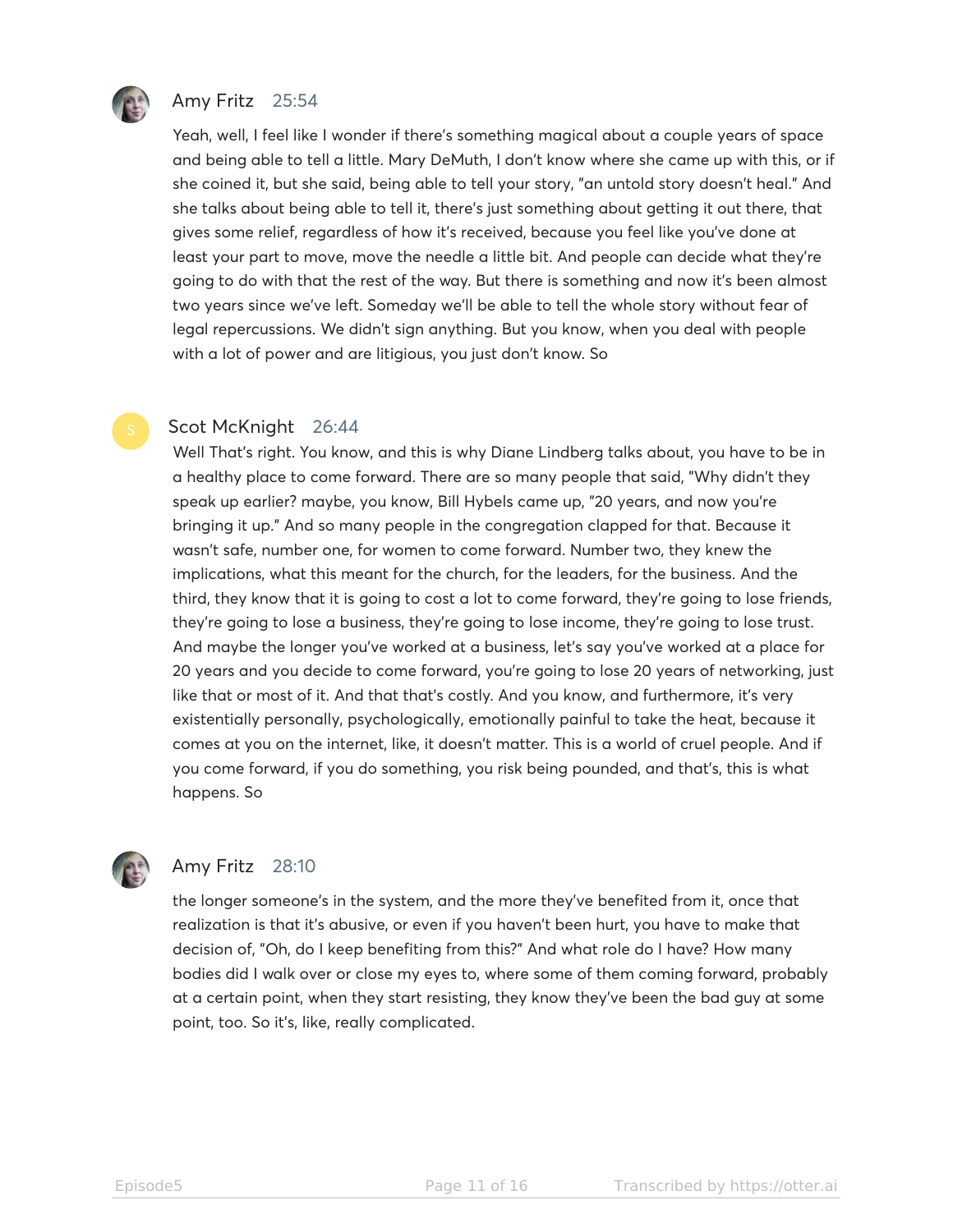#### Scot McKnight 28:43

It is, is very complicated. And that's, that's exactly why so many people don't speak up. And we have to respect that space. And that time, until they're in a position where they can come forward and deal with it.



#### Amy Fritz 28:59

So you work with men and women that want to go into ministry



## Scot McKnight 29:02

Yes, I do



### Amy Fritz 29:03

You get to sit across, in classrooms with them, and have conversations. What would you tell them? What are you telling them to help them avoid the whole of the pitfalls that come with power? And you can correct me if I'm wrong, but I feel like you can't just accidentally avoid you can't accidentally find yourself with a goodness culture in your church. So what are you telling these young leaders?

#### Scot McKnight 29:32

One of the great questions I had from one of my students who called me and said, "What can I do now so that I won't become," he used one of these pastors names. Now, it wasn't Bill Hybels. So "I don't become that person later." I think I think that there's there's a couple major issues Chuck DeGroate, In his book, When Narcissism Comes to Church, so helpfully basically sketches the idea that every Pastor is a narcissist at some level. They're on the spectrum because they're up there performing. And there's a sense of performance. This is a little bit of a job. The second thing is, so you people need to recognize they're in a position that is going to promote unhealthy dimensions of their personality, if they're not aware of it. Okay. Second thing is, I think every everybody who's going to be a major leader, significant leader in a church, leadership over people, needs to have psychological testing to become aware of their psychological pattern, their personality, their strengths and weaknesses. And the they need to become especially alert to dimensions of their personality that can become narcissistic or power. And coercive forcefulness. Then the third thing is I think pastors need to concentrate on character, instead of success measured by numbers of people in a church and the amount of money that comes in. And then fourth, I believe pastors must practice the disciplines of diminishing their authority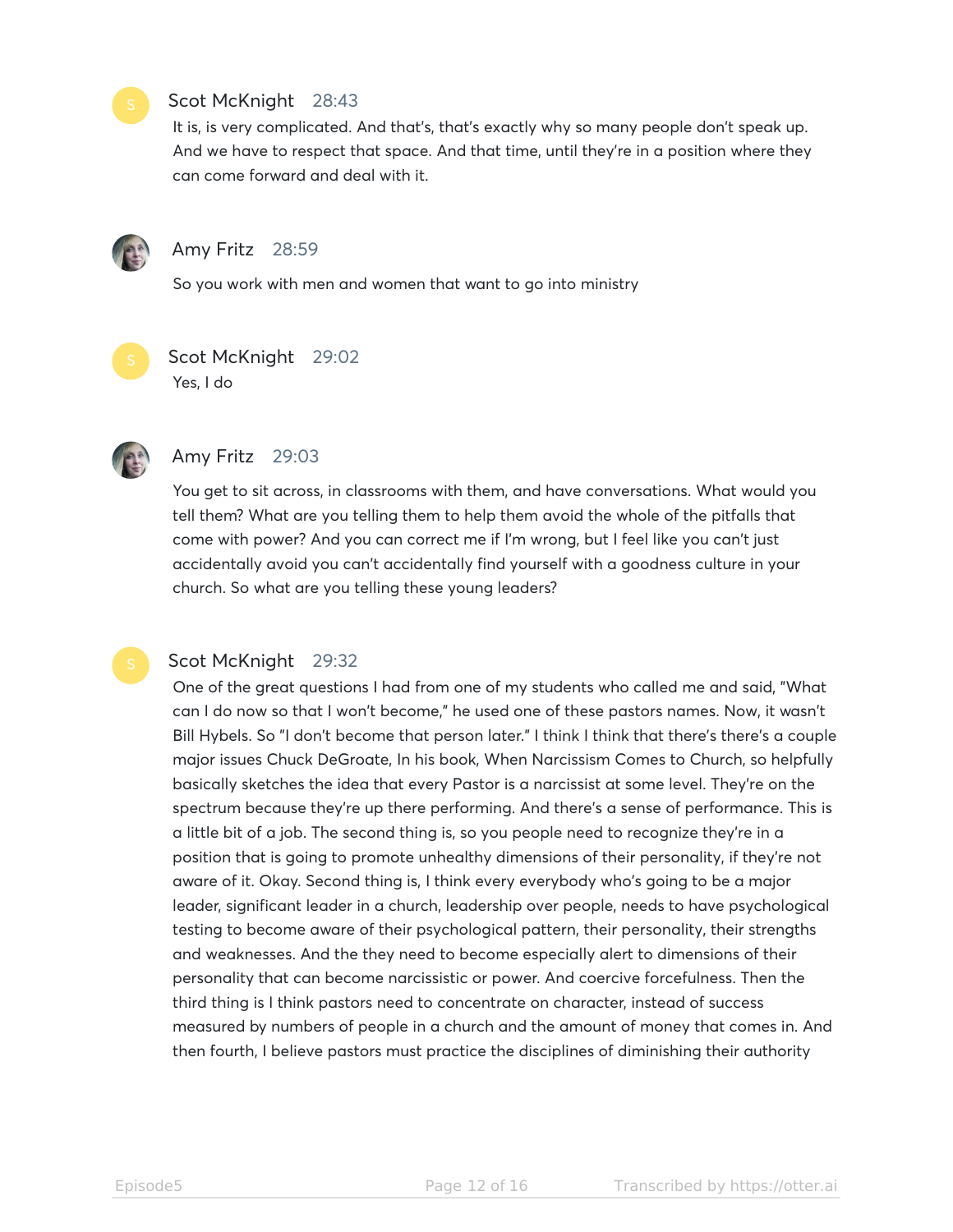and power, and celebrity. And this can come in a variety of ways. Some people are not over, overcome by preaching on a platform every Sunday. They don't get a big kick out of that, as if I'm really somebody. I have to tell you, because I've been teaching for so many years, I've been on some of these big platforms. And yeah, it's kind of cool. But it's just doesn't do anything for me, I got to teach what I believe. I get to teach so and I got to do it to 20,000 people. So that's even better. Some people, this really makes them feel big. If you get a rush out of being on a big platform, you need to be aware of that rush, and you need to work against it, and diminish your yourself. And I would say, share the platform, become aware of your personality, admit your need of other people. Don't nurture your celebrity-ness in a leadership position. Just you must not only not nurture it, you have to work against it, because it will come back to eat you alive. When you become a narcissist Pastor, instead of a servant of Christ. That's pretty good. I wish I'd tweeted all that.



#### Amy Fritz 32:34

I'll transcribe it for you. I'll transcribe it. Send it to you. Laura, I have seen you grow into an advocate. And I do not know what God has for you, obviously. But where do you see your ministry and your gifting being used in helping promote a tov culture in the particularly the American evangelical church culture?



#### Laura 32:57

That's a good question. I don't know. I'm a teacher by day. I teach primary age children. And so sometimes it's a shocking transition for me between the world of kindergarten and then I come home and I look at emails and read things that readers have sent us or do a podcast or an interview. I don't know, I don't know if I know the answer to that question. I never expected to be in this place to begin with that I would be speaking about abuse in churches, institutions. I'm excited about a tov assessment that we have some churches in the UK piloting right now. I don't know I'm excited about the next step because we've had a lot of questions about well, now what do I do? How do I know if my churches is healthy? I know my church isn't healthy, how, what is my next step? And so I feel like that's gonna be really helpful this assessment tool that we're starting to develop as a next step for individuals and for organizations and creating healthy cultures.



#### Amy Fritz 34:01

So what would you say to somebody who feels like they have no power in their church, they're not a leader, but they really, really are bought into a tov culture, and they want to make a difference in their church.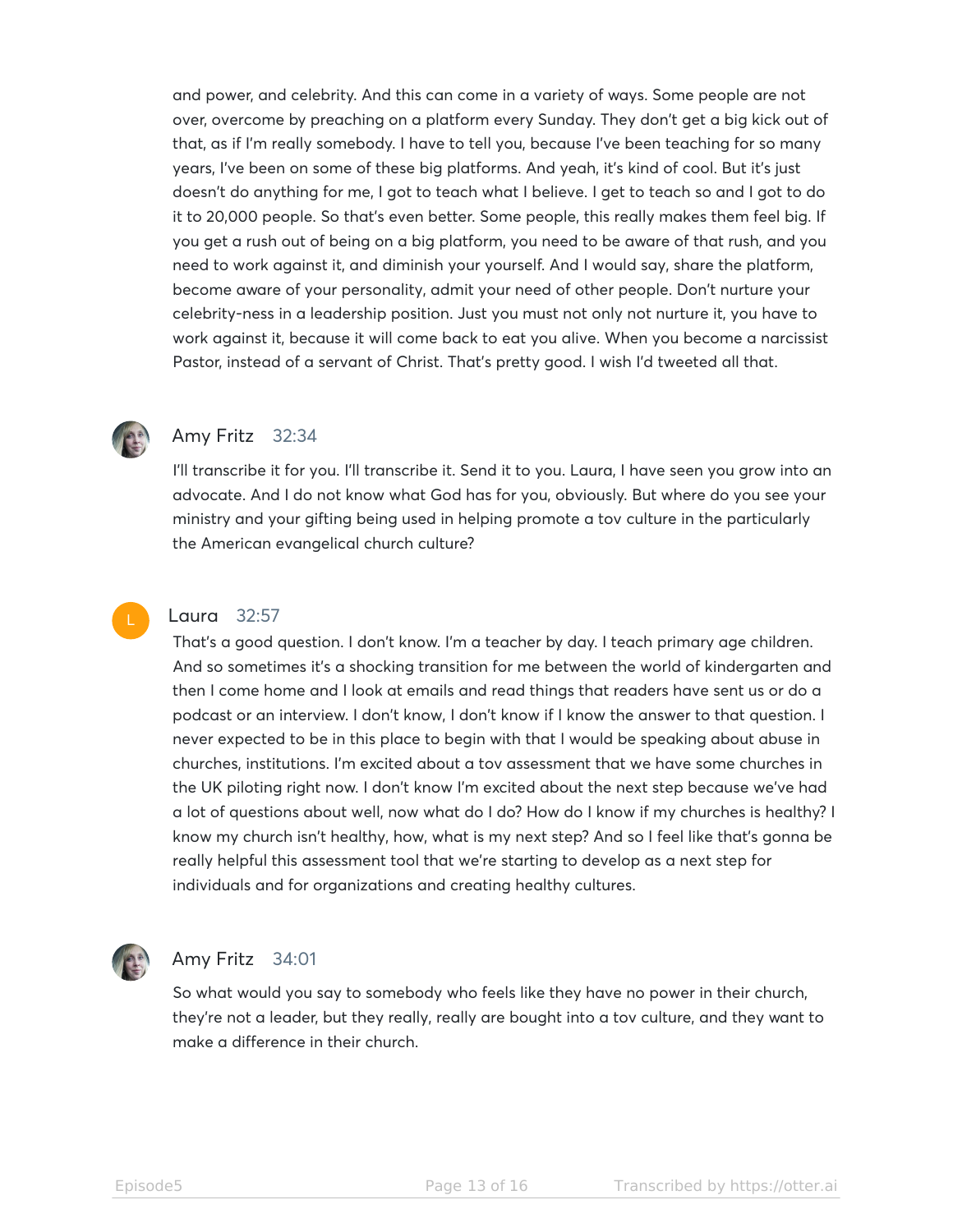#### Scot McKnight 34:13

This, this is a really interesting one, because there are a lot of people, Amy who recognize these toxicities, and they want to do something about it, but they can't, or they don't, or they get defeated. So the first thing I would say is they need to be in a healthy place, then they need to be surrounded by two or three minimal advocates, maybe even a therapist who can help them process what they're going through when they are going to go forward with this sort of thing. And a third thing is really important to me is they have to develop realistic expectations for what's going to happen. You know, some people think, "I'm going to go tell the pastor." "We're going to change this church to from toxic to Tov." And that is not going to happen. You know, what's it called organizational transformation theorists say it takes seven years to change a church culture, or an organizational culture. So let's just say if it's going to take seven years do you have? Do you have the stamina to work at this for seven years? Most people don't. So I would say, expectations have to be realistic. What do you expect to happen? I expect them to hear my concerns. That may be all you expect? I expect that they'll hear my concerns, and then consider my concern. They'll not only consider it, but maybe bring me back and ask for more. No, that's that sort of thing. And then? Well, I think I think those are three of the major things. But I would say that they need to find other people who are committed to Tov, as we write about the circle of Tov, in the book, I think that they need to be with those people. Work with those people. Try to live sort of like a pocket of Tov inside the church, rather than to expect the whole church to cave in to their ideas. I mean, they can expect to be opposed, they can expect to be gaslight gaslighted. I guess that's a word gaslit. They can expect to be maybe lose their position. Those are some of the things that have to be considered when they decide they're going to come forward. The other thing is that they need to follow the protocols of the church, because this is the first thing that powerful people do." You didn't follow the rules. Now you've ruined it." It's all it's they think they're a judge in a court. All right, you brought forth information before it was legitimate. Therefore, that information has to be excluded from the jury. That's the way they operate. That's just not true. But that's the way they operate.



#### Amy Fritz 37:01

What is giving you hope right now for the church?



#### Laura 37:06

I was gonna say our little Anglican Church gives me hope, because I've seen an example of tov-ness in our pastor especially and in being known at a at a church.